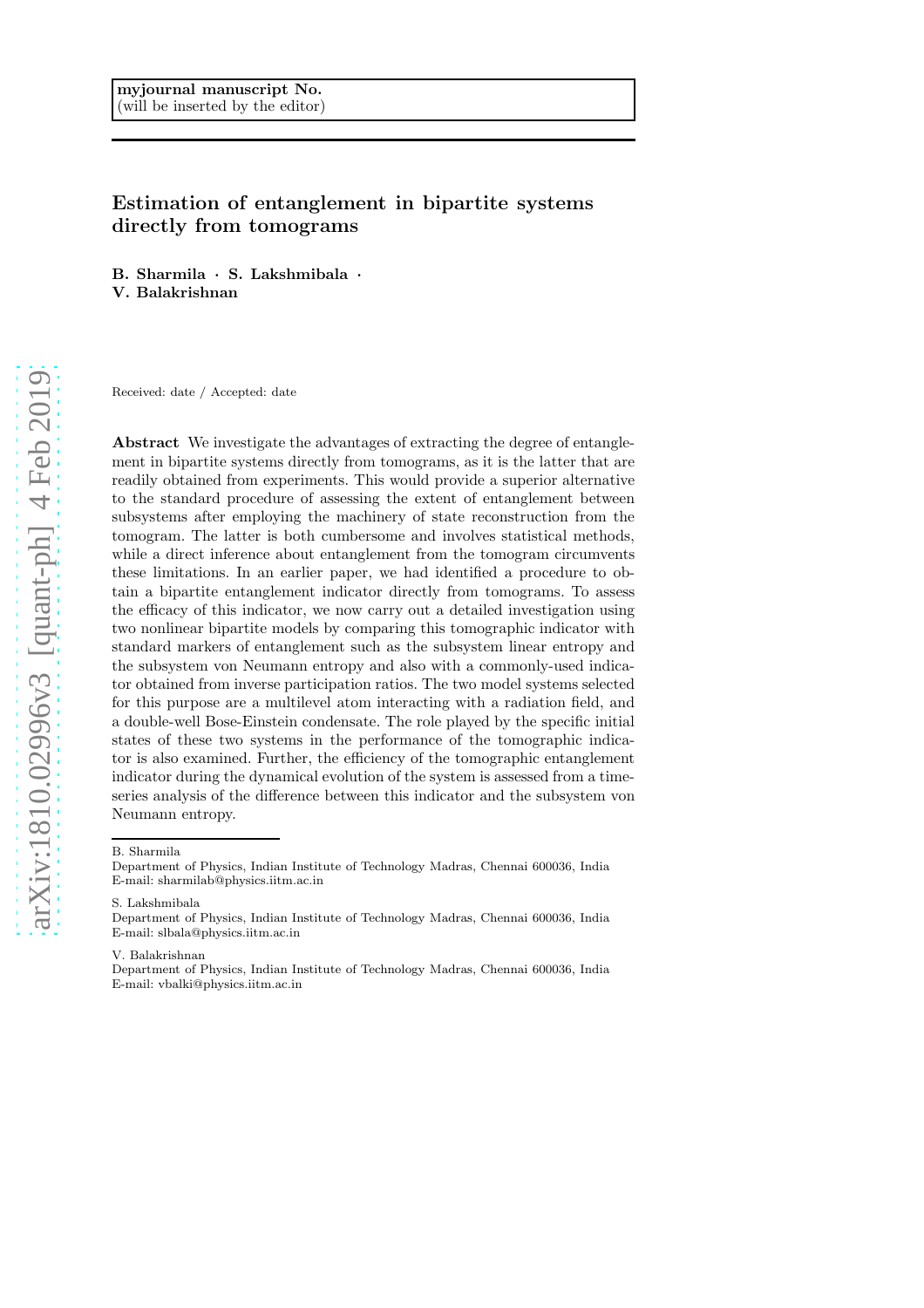Keywords Entanglement indicator · Tomogram · Inverse participation ratios · Bipartite systems · Time-series analysis

PACS 42.50.Dv · 42.50.-p · 03.67.Bg · 03.67.-a · 05.45.Tp

# 1 Introduction

Quantum state reconstruction seeks to obtain the density matrix and the corresponding Wigner function from tomograms. This quest involves statistical procedures which are inherently error-prone. It is therefore desirable, as far as possible, to extract information about the state (such as quantitative measures of its nonclassicality and entanglement) directly from the tomogram, avoiding the reconstruction procedure. This has been demonstrated in bipartite qubit systems by estimating state fidelity with respect to a specific target state directly from the tomogram  $[1,2,3,4,5]$  $[1,2,3,4,5]$  $[1,2,3,4,5]$  $[1,2,3,4,5]$  $[1,2,3,4,5]$ , and comparing the errors that arise with the corresponding errors in procedures involving complete state reconstruction.

Obtaining information about a quantum state directly from tomograms for continuous variable processes such as matter-radiation interactions qualifies to be a milestone in state tomography. This is because reconstruction is far more cumbersome in the context of optical tomograms: the Hilbert space of the field is infinite-dimensional, and homodyne measurements yield only limited information (namely, expectation values of the density matrix in only a finite set of quadrature bases). Even in this case, however, a few results have been established. It has been shown that it is possible, solely from tomograms, to assess qualitatively whether subsystems are entangled [\[6\]](#page-15-5). The squeezing properties of the state and the entanglement between subsystems [\[7\]](#page-15-6) have been quantified. Further, specific nonclassical effects have been assessed from tomograms during temporal evolution of single-mode and bipartite systems. For instance, qualitative signatures of revivals (when a system returns to its initial state apart from an overall phase) and fractional revivals (when the state of a system is a superposition of 'copies' of its initial state) have been identified in tomograms in the case of a single-mode radiation field propagating in a Kerr medium [\[8\]](#page-15-7). Decoherence of entangled bipartite states has also been investigated using tomograms [\[7\]](#page-15-6). Quadrature and higher-order squeezing of a radiation field subject to cubic nonlinearities have been quantified, and an entanglement indicator which can be inferred from the tomogram for bipartite systems such as a double-well Bose-Einstein condensate(BEC) has been proposed [\[9\]](#page-15-8).

The last of the foregoing is an important step in exploiting tomograms, as entanglement is an essential resource in quantum information processing. In this context it is important to consider interesting phenomena such as sudden death and birth of entanglement [\[10\]](#page-15-9), and its collapse to a constant non-zero value over a significant interval of time [\[11\]](#page-15-10), as have been found in model systems. Since we are directly concerned with quantum entanglement indicators here, we recall some standard measures of entanglement between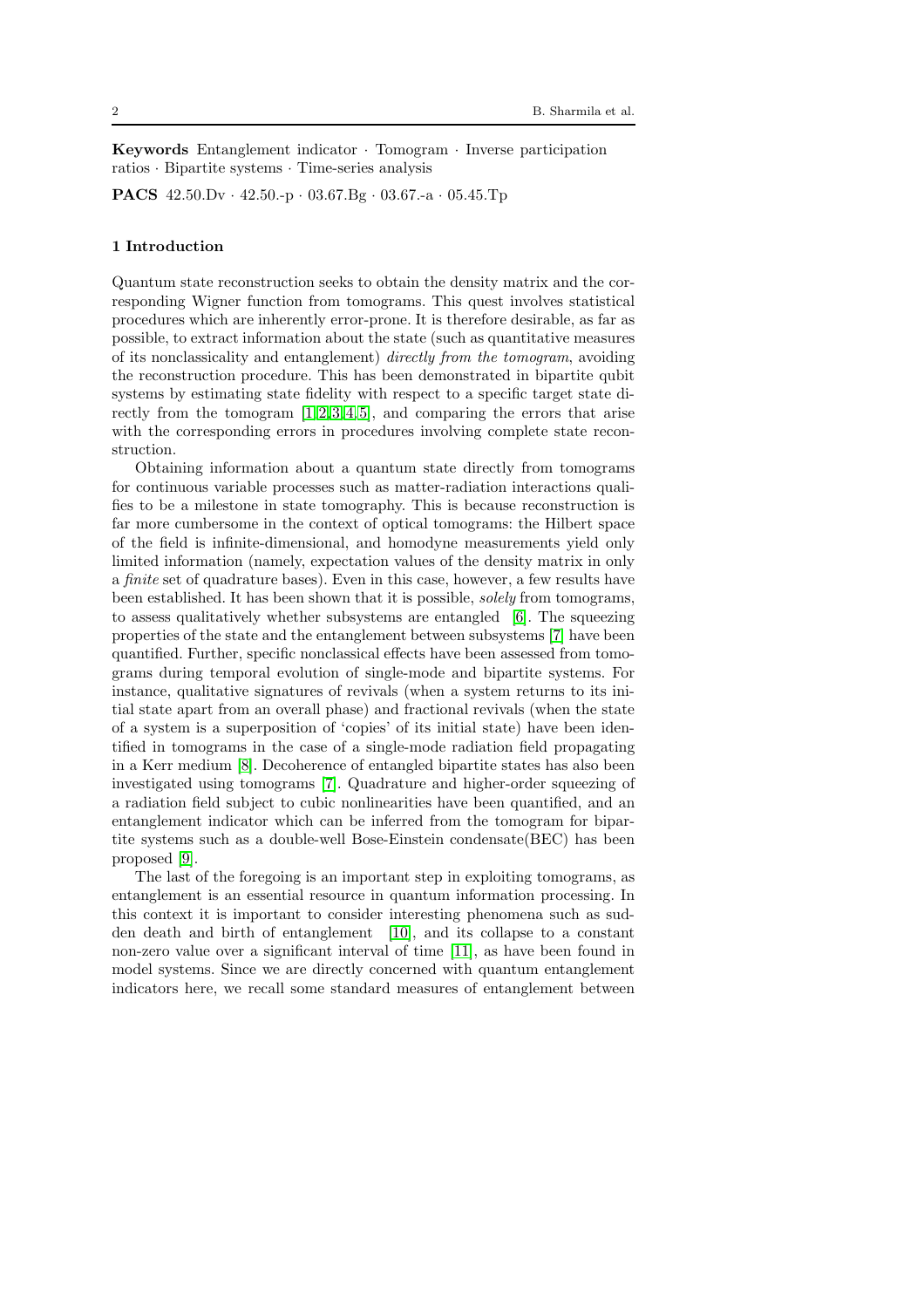the two subsystems  $A$  and  $B$  of a bipartite system. Two important measures of entanglement are the subsystem von Neumann entropy (SVNE), given by  $-\text{Tr}(\rho_i \log \rho_i)$  where  $\rho_i$   $(i = A, B)$  is the reduced density matrix of the subsystem, and the subsystem linear entropy (SLE), given by  $1-\text{Tr}(\rho_i^2)$ . It is evident that the SVNE and the SLE involve both off-diagonal and diagonal elements of the density matrix in any given basis. In contrast, the tomogram only provides information about the diagonal elements, although in several complete bases. Even though the tomographic indicator mentioned earlier mimics quite closely the qualitative features of the SVNE and SLE [\[9\]](#page-15-8), it does not qualify to be a measure. It is therefore necessary to carry out a detailed comparative study between the tomographic indicator, on the one hand, and the SLE and SVNE, on the other hand, in order to assess its efficacy and limitations vis-à-vis standard entanglement measures.

Another interesting entanglement measure with which the tomographic indicator is to be compared is the inverse participation ratio. In a bipartite system, this ratio is a measure of the spread of the wave function of the system over subsystem basis states. The ratio itself is defined in terms of the fourth power of the system wave function. A procedure to extract the extent of entanglement in spin systems from the inverse participation ratio has been outlined in [\[12\]](#page-15-11), and a measure of entanglement  $\xi_{IPR}$  has been defined. Extensive examination of the efficacy of  $\xi_{IPR}$  in interacting spin systems has been carried out (see, for instance,  $[13, 14, 15, 16, 17, 18, 19, 20, 21]$  $[13, 14, 15, 16, 17, 18, 19, 20, 21]$  $[13, 14, 15, 16, 17, 18, 19, 20, 21]$  $[13, 14, 15, 16, 17, 18, 19, 20, 21]$  $[13, 14, 15, 16, 17, 18, 19, 20, 21]$  $[13, 14, 15, 16, 17, 18, 19, 20, 21]$  $[13, 14, 15, 16, 17, 18, 19, 20, 21]$  $[13, 14, 15, 16, 17, 18, 19, 20, 21]$  $[13, 14, 15, 16, 17, 18, 19, 20, 21]$  $[13, 14, 15, 16, 17, 18, 19, 20, 21]$  $[13, 14, 15, 16, 17, 18, 19, 20, 21]$  $[13, 14, 15, 16, 17, 18, 19, 20, 21]$  $[13, 14, 15, 16, 17, 18, 19, 20, 21]$  $[13, 14, 15, 16, 17, 18, 19, 20, 21]$  $[13, 14, 15, 16, 17, 18, 19, 20, 21]$  $[13, 14, 15, 16, 17, 18, 19, 20, 21]$ ). The limitations of  $\xi_{IPR}$  in capturing the salient features of the SVNE in entangled qubit systems have been pointed out in [\[15\]](#page-15-14). We identify the analog of  $\xi_{\text{IPR}}$  in the case of a continuous variable system, and assess the performance of the tomographic indicator relative to that of  $\xi_{IPR}$ .

The models we consider for our purposes describe two experimentally viable bipartite systems, namely, the double-well BEC with nonlinear interactions between the condensate atoms [\[22\]](#page-15-21), and a multilevel nonlinear atomic medium interacting with a radiation field [\[23\]](#page-15-22). Extensive literature on entanglement dynamics exists in the case of these systems. For instance, in a binary Bose-Einstein condensate, the dynamics of the variance of appropriate observables was found to mimic entanglement dynamics [\[24\]](#page-15-23). Further, the experimental realization of atomic homodyne measurements [\[25\]](#page-15-24) has enabled quantum state tomography in BECs, while optical homodyne measurements are an integral part of field tomography [\[26\]](#page-15-25). We have also obtained a long data set of the difference between the SVNE and the tomographic indicator, and carried out a time-series analysis of this difference for several initial states and for different amounts of nonlinearity. The ergodicity properties of this difference may be expected to shed light on the dynamical behaviour of the tomographic indicator.

The plan of the rest of this paper is as follows. In Sec. [2](#page-3-0) , we describe how the tomographic indicator is obtained, and relate it to the participation ratio. In Sec. [3,](#page-5-0) we introduce the two bipartite models mentioned above and compare various indicators during dynamical evolution. Section [4](#page-10-0) is devoted to the time-series analysis referred to above.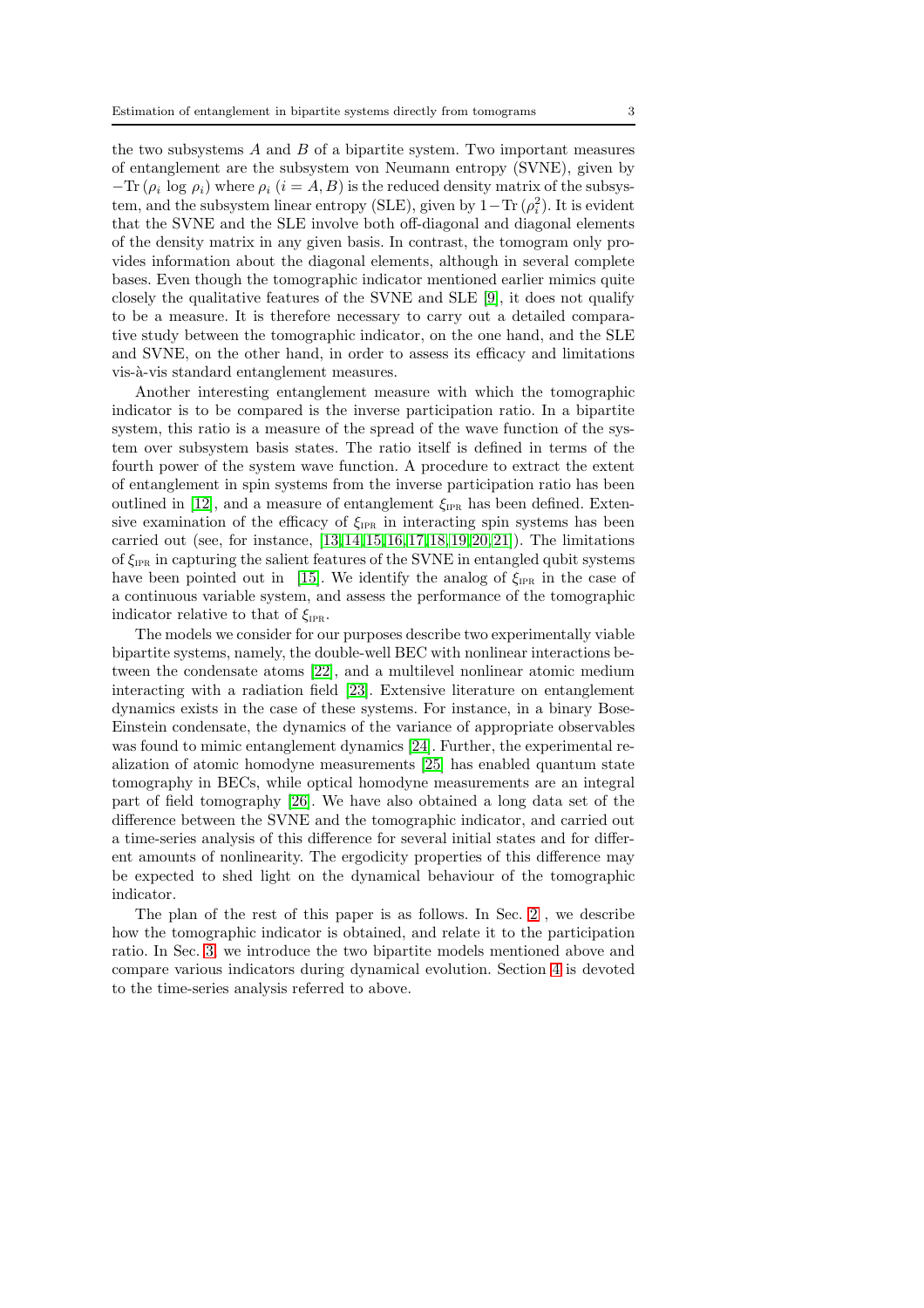# <span id="page-3-0"></span>2 Bipartite entanglement indicator from the tomogram

We begin with a quick summary of the salient features of a tomogram, followed by a description of the procedure for extracting an indicator of bipartite entanglement solely from the tomogram.

### 2.1 Salient features of a tomogram

The starting point is a quorum of observables (which can, in principle, be measured through appropriate experiments) whose statistics gives us tomographically complete information about the state. In the case of a single-mode radiation field, for instance, a quorum is constituted by the set of rotated quadrature operators [\[27,](#page-15-26)[28\]](#page-15-27)

$$
\mathbb{X}_{\theta} = (a^{\dagger} e^{i\theta} + a e^{-i\theta})/\sqrt{2}
$$
 (1)

where  $0 \leq \theta < \pi$ , and a and  $a^{\dagger}$  are photon annihilation and creation operators satisfying  $[a, a^{\dagger}] = 1$ . The expectation value of the density matrix  $\rho$  can be computed in each complete basis set  $\{|X_{\theta}, \theta\rangle\}$  for a given  $\theta$ . The tomogram [\[27,](#page-15-26) [29\]](#page-15-28)  $w(X_{\theta}, \theta) = \langle X_{\theta}, \theta | \rho | X_{\theta}, \theta \rangle$  is usually represented as a three-dimensional plot of w versus  $X_{\theta}$  (on the x-axis) and  $\theta$  (on the y-axis).

Of immediate relevance to us is the optical tomogram [\[28\]](#page-15-27) corresponding to a bipartite system with subsystems  $A$  and  $B$  with rotated quadrature operators

$$
\mathbb{X}_{\theta_A} = (a e^{-i\theta_A} + a^\dagger e^{i\theta_A})/\sqrt{2}
$$
 (2)

and

$$
\mathbb{X}_{\theta_B} = (be^{-i\theta_B} + b^{\dagger}e^{i\theta_B})/\sqrt{2}.
$$
\n(3)

Here  $a, a^{\dagger}$  (resp.,  $b, b^{\dagger}$ ) are the annihilation and creation operators for subsystem A (resp., B), and  $0 \leq \theta_A, \theta_B < \pi$ . The bipartite tomogram is given by

$$
w(X_{\theta_A}, \theta_A; X_{\theta_B}, \theta_B) =
$$
  

$$
\langle X_{\theta_A}, \theta_A; X_{\theta_B}, \theta_B | \rho_{AB} | X_{\theta_A}, \theta_A; X_{\theta_B}, \theta_B \rangle,
$$
 (4)

where  $\rho_{AB}$  denotes the bipartite density matrix. This is just a straightforward extension of the single-mode tomogram. Here,  $\mathbb{X}_{\theta_i} | X_{\theta_i}, \theta_i \rangle = X_{\theta_i} | X_{\theta_i}, \theta_i \rangle$  $(i = A, B)$ , and  $|X_{\theta_A}, \theta_A; X_{\theta_B}, \theta_B\rangle$  stands for  $|X_{\theta_A}, \theta_A\rangle \otimes |X_{\theta_B}, \theta_B\rangle$ . The normalization condition is

$$
\int_{-\infty}^{\infty} dX_{\theta_A} \int_{-\infty}^{\infty} dX_{\theta_B} w(X_{\theta_A}, \theta_A; X_{\theta_B}, \theta_B) = 1
$$
 (5)

for every value of  $\theta_A$  and  $\theta_B$ . The *reduced* tomogram for subsystem A is

$$
w_A(X_{\theta_A}, \theta_A) = \int_{-\infty}^{\infty} dX_{\theta_B} w(X_{\theta_A}, \theta_A; X_{\theta_B}, \theta_B)
$$
  
=  $\langle X_{\theta_A}, \theta_A | \rho_A | X_{\theta_A}, \theta_A \rangle$ , (6)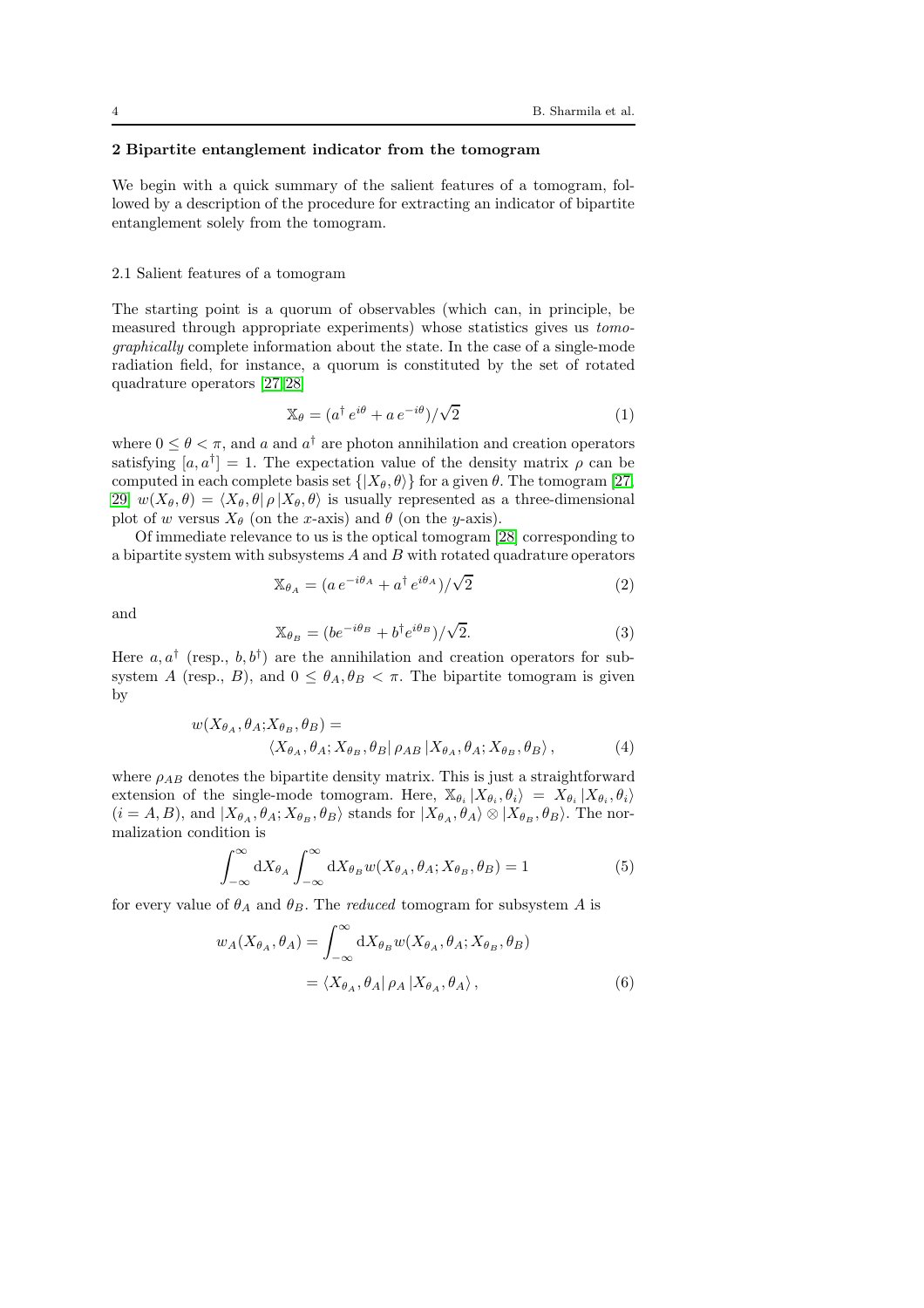where  $\rho_A = \text{Tr}_{\text{B}}(\rho_{AB})$  is the reduced density matrix of the subsystem A. A similar definition holds for the subsystem B.

The bipartite tomographic entropy and the subsystem tomographic entropy are important concepts that we require for our tomographic entanglement indicator. The former is given by

$$
S(\theta_A, \theta_B) = -\int_{-\infty}^{\infty} dX_{\theta_A} \int_{-\infty}^{\infty} dX_{\theta_B} w(X_{\theta_A}, \theta_A; X_{\theta_B}, \theta_B) \times \log \left[ w(X_{\theta_A}, \theta_A; X_{\theta_B}, \theta_B) \right].
$$
 (7)

The subsystem tomographic entropy is

$$
S(\theta_i) = -\int_{-\infty}^{\infty} dX_{\theta_i} w_i (X_{\theta_i}, \theta_i) \times
$$

$$
\log [w_i (X_{\theta_i}, \theta_i)] \ (i = A, B).
$$
(8)

As shown in [\[9\]](#page-15-8), the mutual information is given by

$$
S(\theta_A : \theta_B) = S(\theta_A, \theta_B) - S(\theta_A) - S(\theta_B). \tag{9}
$$

The tomographic entanglement indicator, given by

$$
\xi_{\text{TEI}} = \langle S(\theta_A : \theta_B) \rangle, \tag{10}
$$

is obtained by averaging the mutual information over an ideally very large number of values of  $\theta_A$  and  $\theta_B$  over the interval  $[0, \pi)$ . In practice (as shown explicitly [\[9\]](#page-15-8) in the case of the double-well BEC system), however, even as few as 25 values of  $S(\theta_A : \theta_B)$  for  $\theta_A$  and  $\theta_B$  chosen at equally-spaced intervals in the range  $[0, \pi)$  suffice to yield a  $\xi_{\text{TEI}}$  that compares well with standard entanglement measures such as the SVNE.

#### 2.2 Participation ratio and entanglement indicator

The generalized eigenstates of conjugate pairs of quadrature operators constitute a pair of mutually unbiased bases [\[30\]](#page-15-29), as

$$
\left| \langle X_{\theta}, \theta | X'_{\theta + \pi/2}, \theta + \pi/2 \rangle \right| = 1/\sqrt{2\pi\hbar} > 0.
$$
 (11)

The specific averaging procedure mentioned above obviously involves calculating  $S(\theta_A : \theta_B)$  in several sets of mutually unbiased bases. Parallels can be drawn between  $\xi_{\text{IPR}}$  and  $\xi_{\text{TEI}}$ , as a similar averaging procedure (in this case, over inverse participation ratios) is followed in calculating  $\xi_{IPR}$  [\[12\]](#page-15-11). This is seen by writing the inverse participation ratio  $\eta_{AB}$  corresponding to a given bipartite pure state  $|\psi_{AB}\rangle$  in terms of basis states of relevance to the problem at hand,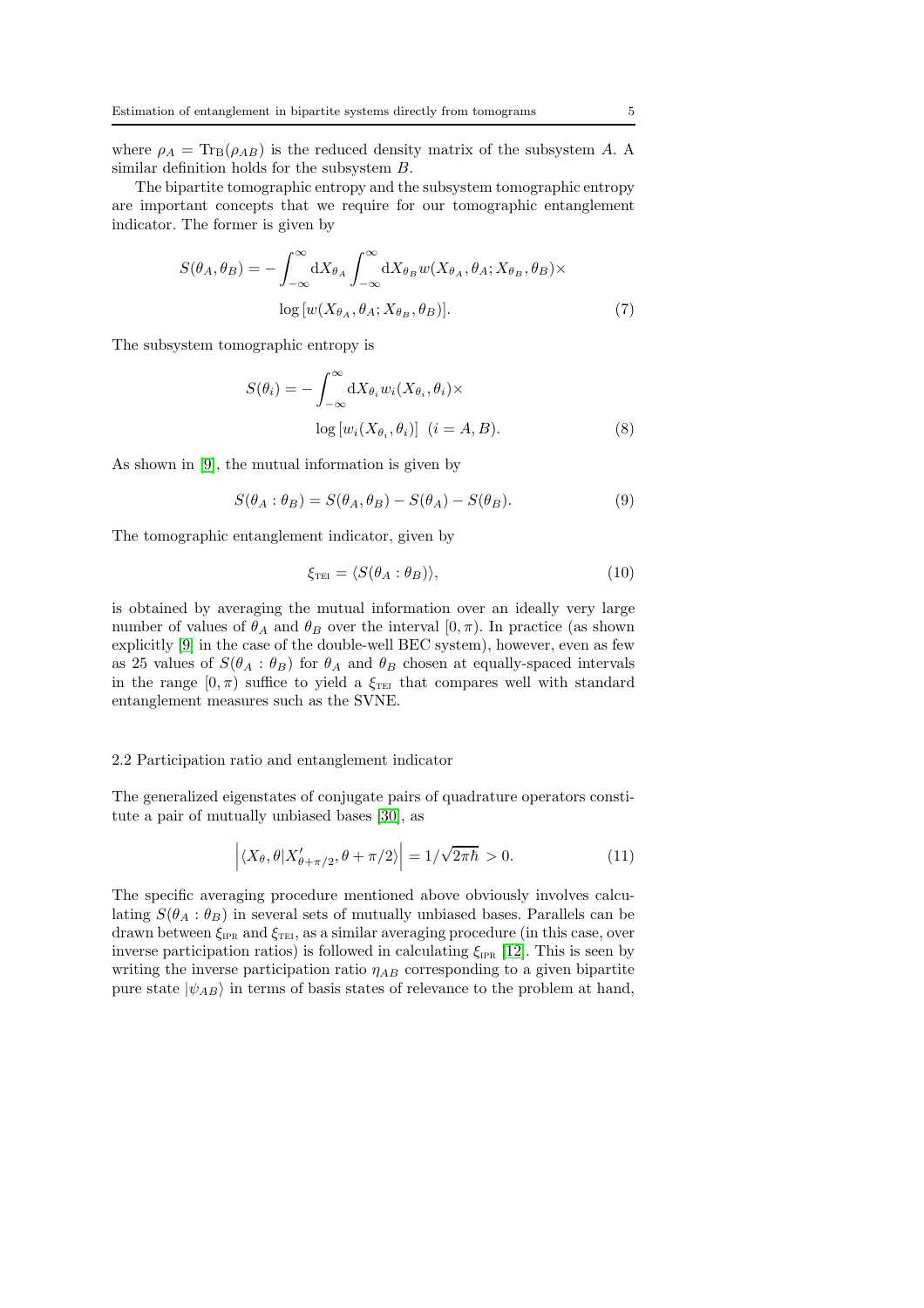namely, the rotated quadrature basis  $\{X_{\theta_A}, \theta_A; X_{\theta_B}, \theta_B\}$ , for specific values of  $\theta_A$  and  $\theta_B$ . We have

$$
\eta_{AB} = \int_{-\infty}^{\infty} dX_{\theta_A} \int_{-\infty}^{\infty} dX_{\theta_B} \left| \left\langle X_{\theta_A}, \theta_A; X_{\theta_B}, \theta_B | \psi_{AB} \right\rangle \right|^4. \tag{12}
$$

For ease of notation, the dependence of  $\eta_{AB}$  on  $\theta_A$  and  $\theta_B$  has been omitted in the left-hand side of the forgoing expression.  $\eta_{AB}$  is readily expressed in terms of the tomogram as

$$
\eta_{AB} = \int_{-\infty}^{\infty} dX_{\theta_A} \int_{-\infty}^{\infty} dX_{\theta_B} [w(X_{\theta_A}, \theta_A; X_{\theta_B}, \theta_B)]^2.
$$
 (13)

The inverse participation ratio for each subsystem is given by

$$
\eta_i = \int_{-\infty}^{\infty} dX_{\theta_i} [w_i(X_{\theta_i}, \theta_i)]^2 \quad (i = A, B).
$$
 (14)

Note that  $\eta_i$  depends on  $\theta_i$ . The numerical results reported in the next section seem to suggest that  $(\eta_A + \eta_B - \eta_{AB})$  averaged over mutually unbiased bases, is equal to  $(1 - \xi_{IPR})$ , although we have not proved this rigorously.

It is appropriate to compare  $\xi_{\text{TEI}}$  and  $\xi_{\text{IPR}}$ , because both these quantities can be obtained directly from the tomogram, and the similarity in form of the two relations  $(1-\xi_{IPR}) = \langle \eta_A + \eta_B - \eta_{AB} \rangle$  and  $\xi_{TEI} = \langle S(\theta_A, \theta_B) - S(\theta_A) - S(\theta_B) \rangle$  is manifest. (Here  $\langle \cdot \cdot \rangle$  denotes the relevant average in each case.) In obtaining  $\xi_{\text{TEI}}$ , it is evident that (in practice) a good approximation would be to average only over the dominant values of  $S(\theta_A : \theta_B)$ . We have compared the results obtained numerically by averaging over the complete set of values of  $S(\theta_A : \theta_B)$  and those obtained by averaging only over the dominant values (values that exceed the mean value by one standard deviation). We find that the results do not change significantly in the qualitative features. Hence in the following sections, we present results retaining only the dominant values as it is computationally efficient. We denote the entanglement indicator thus obtained by  $\xi'_{\text{TEI}}$ , and in subsequent sections compare  $\xi'_{\text{ref}}$  with the SLE and  $\xi_{\text{IPR}}$ .

### <span id="page-5-0"></span>3 Entanglement indicators in generic bipartite models

We investigate the properties of  $\xi'_{\text{TEI}}$  in two generic bipartite models describing, respectively, a multilevel atom interacting with a radiation field [\[23\]](#page-15-22) and the double-well BEC [\[22\]](#page-15-21). Both systems are inherently nonlinear and provide an ideal platform to examine nonclassical effects as the corresponding state evolves in time. In this paper, we consider initial states of the total bipartite system that are pure states subsequently governed by unitary evolution. This ensures that the SVNE (and similarly, the SLE) remain independent of the subsystem label  $(A \text{ or } B)$  for all  $t$ .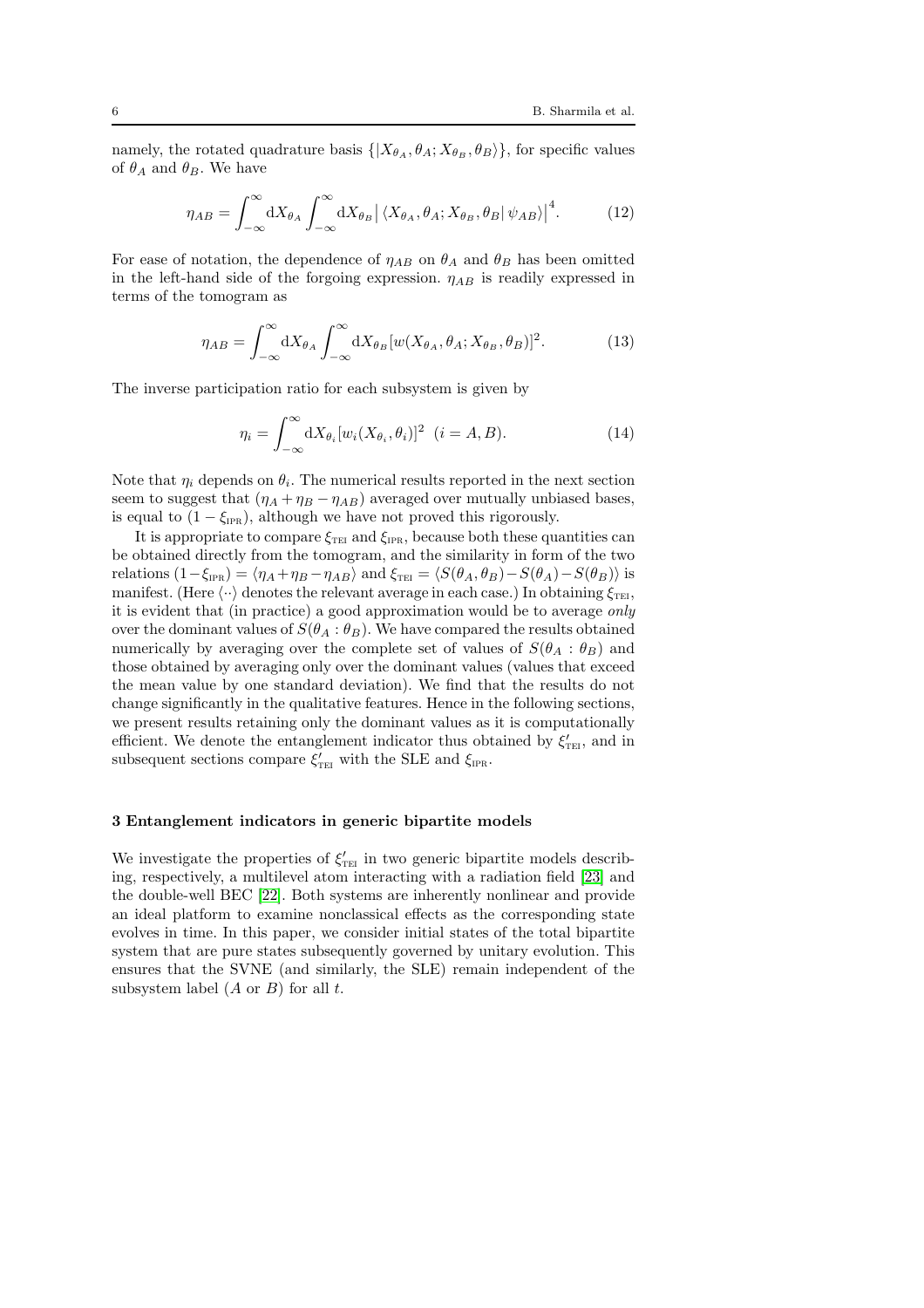# 3.1 Atom-field interaction model

We consider a nonlinear multilevel atomic medium coupled with strength  $g$  to a radiation field of frequency  $\omega_F$ . The effective Hamiltonian (setting  $\hbar = 1$ ) is [\[23\]](#page-15-22)

$$
H_{\rm AF} = \omega_F a^\dagger a + \omega_A b^\dagger b + \gamma b^{\dagger 2} b^2 + g(a^\dagger b + a b^\dagger). \tag{15}
$$

 $a, a^{\dagger}$  are photon annihilation and creation operators. The multilevel atom is modelled as an oscillator with harmonic frequency  $\omega_A$  and ladder operators  $b, b^{\dagger}$ . The nonlinear atomic medium is effectively described by the Kerr-like term in  $H_{AF}$  with strength  $\gamma$ . A variety of initial states of the total system has been judiciously selected in order to explore the range of possible nonclassical effects during time evolution. The unentangled initial states considered correspond to the atom in its ground state  $|0\rangle$  and the field in either a coherent state  $(CS)$ , or an m-photon added coherent state  $(m-PACS)$ . In the photon number basis the CS  $|\alpha\rangle$  ( $\alpha \in \mathbb{C}$ ) is of course given by

$$
|\alpha\rangle = e^{-|\alpha|^2/2} \sum_{k=0}^{\infty} \frac{\alpha^k}{\sqrt{k!}} |k\rangle.
$$
 (16)

The normalized m-PACS  $|\alpha, m\rangle$  (where m is a positive integer), which possesses a precisely quantified departure from perfect coherence, is given by

<span id="page-6-2"></span>
$$
|\alpha, m\rangle = \frac{a^{\dagger m} |\alpha\rangle}{\langle \alpha | a^m a^{\dagger m} | \alpha \rangle} = \frac{a^{\dagger m} |\alpha\rangle}{\sqrt{m! \, L_m(-|\alpha|^2)}},\tag{17}
$$

where  $L_m$  is the Laguerre polynomial of order m. We also consider two *entan*gled initial states, namely, the binomial state  $|\psi_{\text{bin}}\rangle$  and the two-mode squeezed state  $|\zeta\rangle$ . These states are defined as follows. The total number operator

$$
N_{\text{tot}} = a^{\dagger}a + b^{\dagger}b \tag{18}
$$

commutes with  $H_{\rm AF}$ , and  $|\psi_{\rm bin}\rangle$  is an eigenstate of this operator with eigenvalue  $N$  (a non-negative integer). In explicit form, it is given by

<span id="page-6-0"></span>
$$
|\psi_{\text{bin}}\rangle = 2^{-N/2} \sum_{n=0}^{N} \binom{N}{n}^{1/2} |N - n; n\rangle , \qquad (19)
$$

where  $|N - n; n \rangle \equiv |N - n \rangle \otimes |n \rangle$ , the product state corresponding to the field and the atom in the respective number states  $|N - n\rangle$  and  $|n\rangle$ . The two-mode squeezed state is given by

<span id="page-6-1"></span>
$$
|\zeta\rangle = e^{\zeta^*ab - \zeta a^\dagger b^\dagger} |0;0\rangle, \qquad (20)
$$

where  $\zeta \in \mathbb{C}$  and  $|0;0\rangle$  is the product state corresponding to  $N = 0, n = 0$ .

Corresponding to these initial states we have numerically generated tomograms at approximately 2000 instants, separated by a time step  $0.2 \pi/g$ . From these, we have obtained  $\xi'_{\text{TEI}}$  and the differences

$$
d_1(t) = |SVME - \xi'_{\text{TEI}}|, \ d_2(t) = |SLE - \xi'_{\text{TEI}}| \tag{21}
$$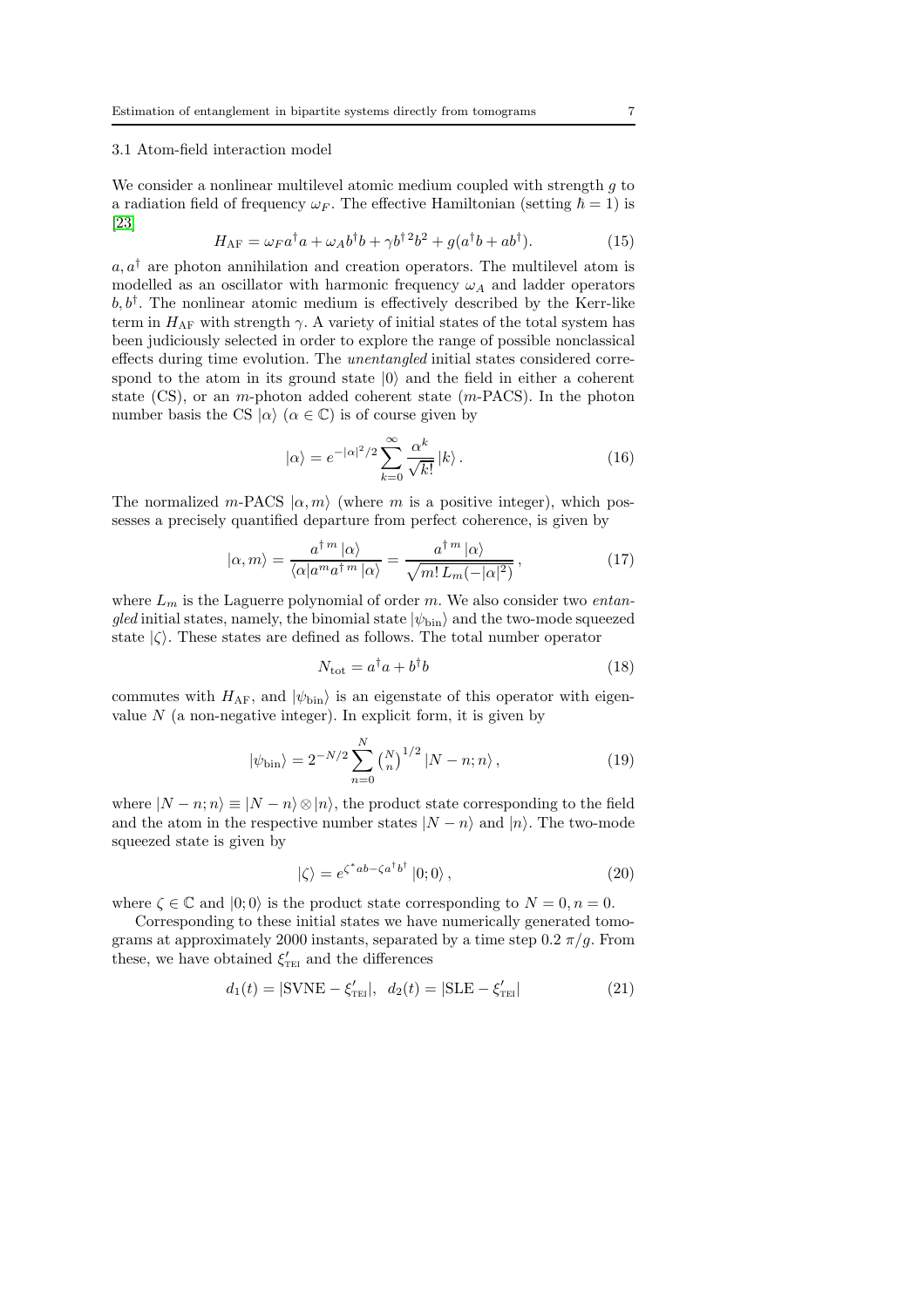as the system evolves. These differences are plotted against the scaled time  $gt/\pi$  in Fig. [1\(](#page-7-0)a) for an initial two-mode squeezed state, and in Fig. 1(b) for a factored product of a CS and atomic ground state  $|0\rangle$ . From these plots it is evident that  $\xi'_{\text{TEI}}$  is in much better agreement with the SLE than with the SVNE over the time interval considered, independent of the parameter values and the nature of the initial state. We therefore choose the SLE as the reference entanglement indicator. Next, we compare  $d_2(t)$  with the difference



<span id="page-7-0"></span>Fig. 1  $d_1(t)$  (black dashed curve) and  $d_2(t)$  (pink curve) versus scaled time  $gt/\pi$  with  $\omega_F = 1, \omega_A = 1, \gamma = 1$ . (a)  $g = 0.2$ , initial squeezed state  $|\zeta\rangle$ ,  $\zeta = 0.1$  (b)  $g = 100$ , initial state  $|\alpha\rangle \otimes |0\rangle$ ,  $|\alpha|^2 = 1$ .

$$
\Delta(t) = |\text{SVNE} - \text{SLE}|. \tag{22}
$$

We have verified that, In all the cases considered,  $\Delta(t) > d_2(t)$  (see, for in-stance, Fig. [2\)](#page-8-0). In what follows, we therefore focus only on  $d_2(t)$  and the difference

$$
d_3(t) = |\text{SLE} - \xi_{\text{IPR}}|.\tag{23}
$$

This comparison brings out interesting features of both the indicators. When the strength of the nonlinearity is low relative to that of the coupling  $(e.g.,)$  $\gamma/g = 0.01$ , it is known [\[31\]](#page-15-30) that full and fractional revivals occur, and entanglement measures may be expected to display signatures of these revival phenomena. Figure [3](#page-8-1) (a) shows that, at the revival time  $gT_{\text{rev}}/\pi = 400$ ,  $\xi_{\text{TE}}'$ agrees with the SLE much more closely than  $\xi_{\text{IPR}}$  does. Further, over the entire time interval  $(0, T_{\text{rev}}), d_2(t)$  is significantly smaller than  $d_3(t)$ . This feature holds even for larger values of the ratio  $\gamma/g$ , as may be seen in Fig. [3](#page-8-1) (b).  $\xi'_{\text{ref}}$ is therefore to be favored over  $\xi_{IPR}$  as an entanglement indicator. The time evolution of the difference  $d_2(t)$  is drastically different from that of  $d_3(t)$  for initial field states that depart from ideal coherence. In this case, over the entire time considered,  $\xi_{\text{IPR}}$  performs significantly better than  $\xi'_{\text{TE}}$  for small values of  $\gamma/g$ , as in Fig. [3](#page-8-1) (c). As the value of  $\gamma/g$  is increased, the two indicators have essentially the same behavior, as shown in Fig. [3](#page-8-1) (d).

We turn now to entangled initial states. In the case of the two-mode squeezed state  $|\zeta\rangle$ , we see from Figs. [4](#page-8-2) (a) and (b) that  $\xi'_{\text{\tiny{TEI}}}$  fares much better than  $\xi_{\text{IPR}}$  over the entire time interval considered, for small values of  $\zeta$ . With an increase in the value of  $\zeta$ , both the indicators show comparable departures from SLE.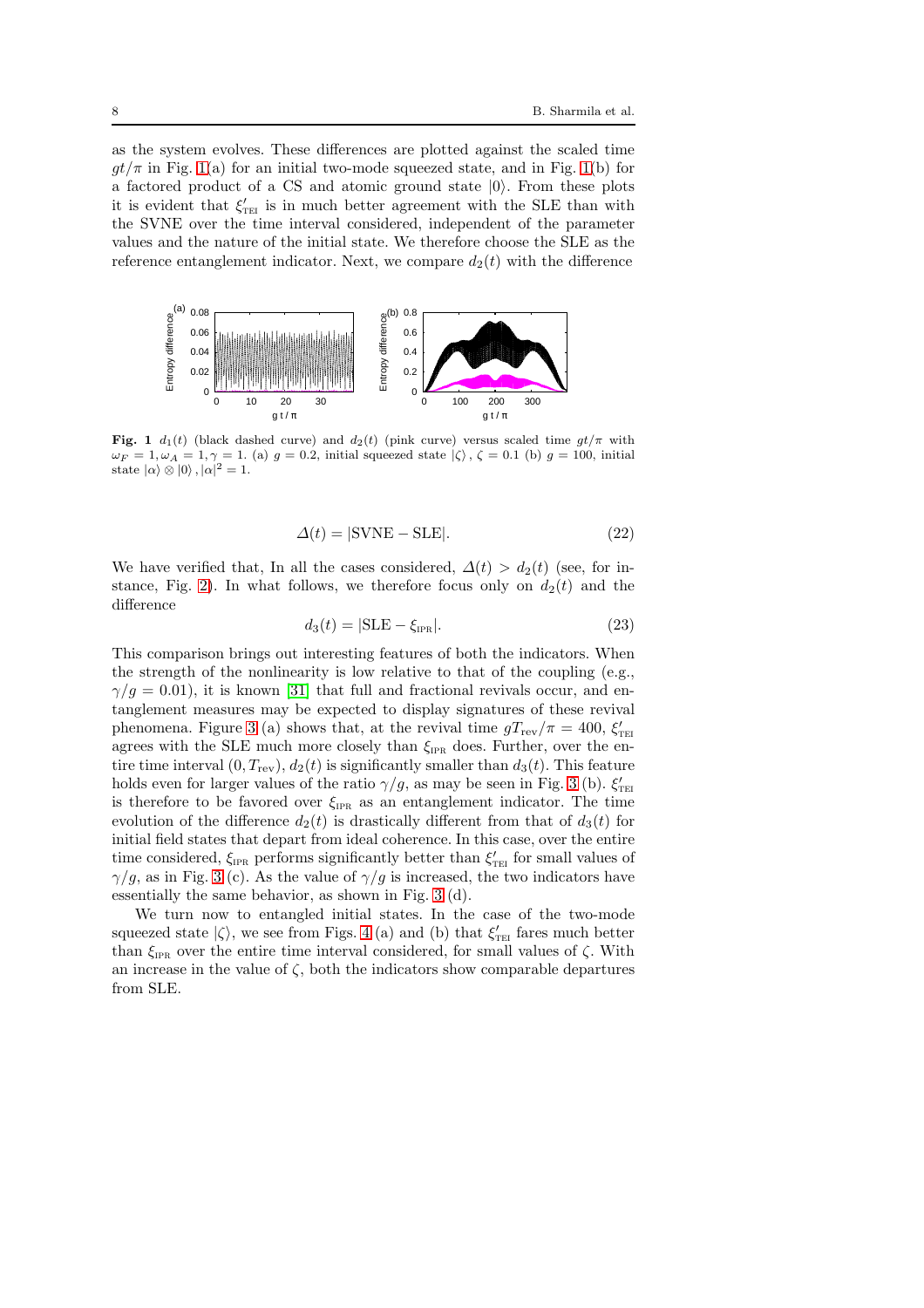

Fig. 2  $d_2(t)$  (blue dotted curve) and  $\Delta(t)$  (pink curve) versus time, with  $\omega_F = 1$ ,  $\omega_A = 1$ ,  $\gamma = 1, g = 100$ , initial state  $|\alpha\rangle \otimes |0\rangle$ ,  $|\alpha|^2 = 1$ .

<span id="page-8-0"></span>

Fig. 3  $d_2(t)$  (blue dotted curve) and  $d_3(t)$  (brown curve) versus time, with  $\omega_F = 1, \omega_A =$ 1,  $\gamma = 1$ . (a)  $g = 100$ , initial state  $|\alpha\rangle \otimes |0\rangle$  (b)  $g = 0.2$ , initial state  $|\alpha\rangle \otimes |0\rangle$  (c)  $g = 100$ , initial state  $|\alpha, 5\rangle \otimes |0\rangle$  (d)  $g = 0.2$ , initial state  $|\alpha, 5\rangle \otimes |0\rangle$ .  $|\alpha|^2 = 1$  in all cases.

<span id="page-8-1"></span>

<span id="page-8-2"></span>Fig. 4  $d_2(t)$  (blue dotted curve) and  $d_3(t)$  (brown curve) versus time, with  $\omega_F = 1, \omega_A =$  $1, \gamma = 1, g = 0.2$ , for the initial two-mode squeezed state  $|\zeta\rangle$ . (a)  $\zeta = 0.1$  (b)  $\zeta = 0.7$ .

In the case of an initial binomial state, on the other hand,  $\xi_{IPR}$  fares significantly better than  $\xi'_{\text{TEI}}$ . This can be understood by examining the Hamming distance between the basis states constituting the binomial state. We define this distance in the context of continuous variables by extrapolating the idea of Hamming distance for qudits given below. The Hamming distance between two qubits  $|u\rangle$  and  $|v\rangle$   $(u, v = 0, 1)$  is 1 if  $u \neq v$ , and 0 if  $u = v$ . It is evident that this can be extended to qudits in a straightforward fashion. The generalized Hamming distance (see, for instance, [\[12\]](#page-15-11)), i.e., the distance between two bipartite qudit states  $|u_1; u_2\rangle$  (where  $u_1, u_2 = 0, 1, \ldots, d-1$ ) and  $|v_1; v_2\rangle$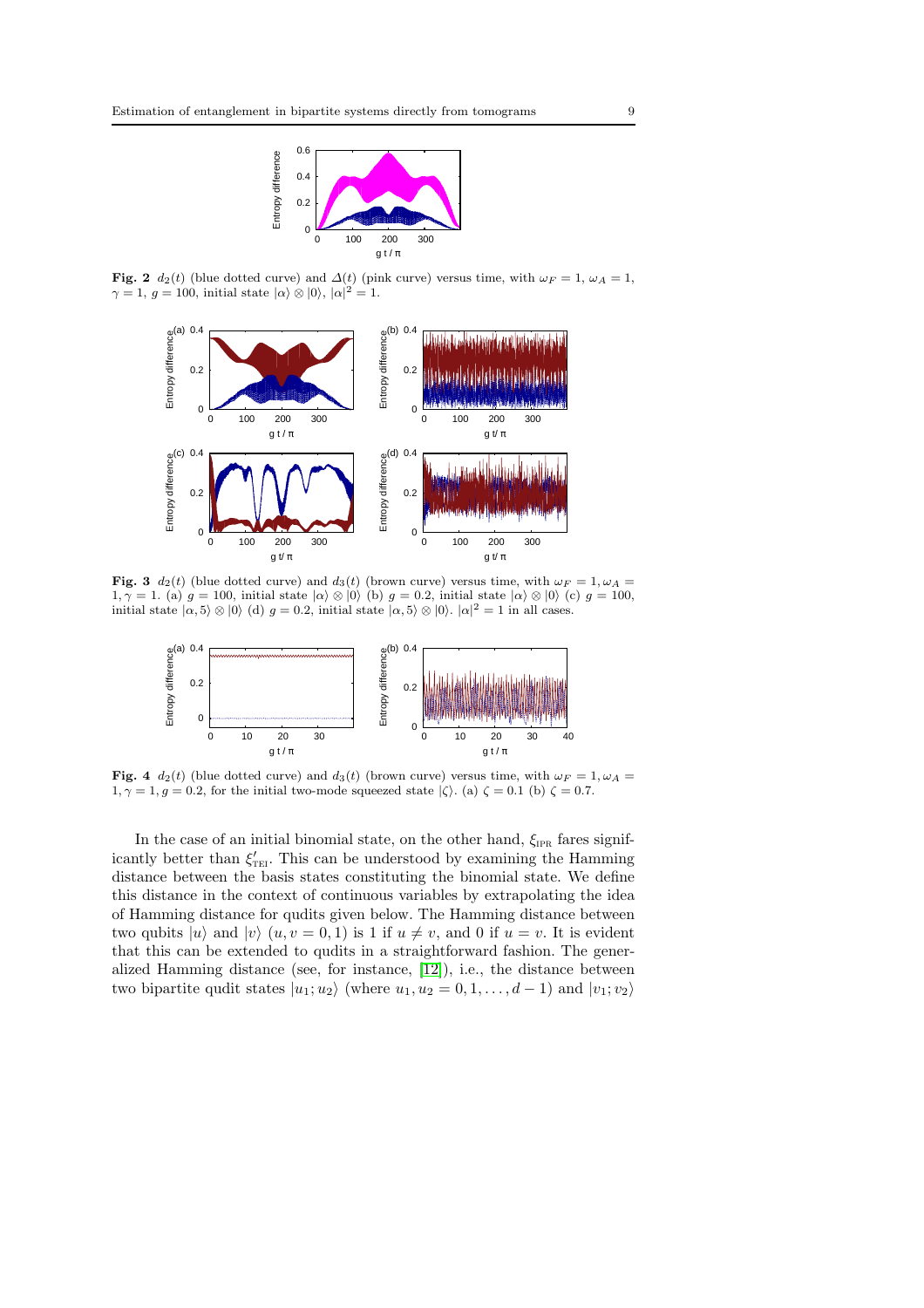

<span id="page-9-0"></span>Fig. 5  $d_2(t)$  (blue dotted curve) and  $d_3(t)$  (brown curve) versus time, with  $\omega_F = 1, \omega_A =$  $1, \gamma = 1, g = 0.2$ . Initial state  $|\psi_{\text{bin}}\rangle$  with  $N = 10$ .

(where  $v_1, v_2 = 0, 1, \ldots, d - 1$ ), is 0 if  $u_1 = v_1$  and  $u_2 = v_2$ . The Hamming distance is 1 if  $u_1 = v_1$  and  $u_2 \neq v_2$ , or vice versa. The distance is 2 (the maximum possible value in bipartite systems) if  $u_1 \neq v_1$  and  $u_2 \neq v_2$ . Further, the efficacy of  $\xi_{\text{IPR}}$  as an entanglement indicator increases with an increase in the Hamming distance. This indicator is therefore especially useful for states which are Hamming-uncorrelated (i.e., separated by a Hamming distance equal to 2) [\[12,](#page-15-11)[13\]](#page-15-12).

In the case of interest to us, both the subsystems are infinite-dimensional. We would like to examine whether the efficacy of  $\xi_{\text{IPR}}$  is correlated with the Hamming distance in this case as well. For this purpose, we extend the notion of the Hamming distance between two unentangled basis states in a straightforward manner: The distance between  $|m; n\rangle$  and  $|p; q\rangle$  (where  $m, n, p, q =$  $0, 1, 2, \ldots$  ad inf.) is equal to its maximum value of 2 if  $m \neq p$  and  $n \neq q$ ; 1 if  $m = p, n \neq q$  or vice versa; and 0 if  $m = p, n = q$ . Note that the binomial state  $|\psi_{\text{bin}}\rangle$  can be expanded as a superposition of states which are Hamming-uncorrelated (Eq. [\(19\)](#page-6-0)). Figure [5](#page-9-0) shows that in this case, too,  $\xi_{IPR}$ is a significantly better entanglement indicator than  $\xi'_{\text{ref}}$ .

#### 3.2 The double-well BEC model

The effective Hamiltonian for the system (setting  $\hbar = 1$ ) is given by [\[22\]](#page-15-21)

<span id="page-9-1"></span>
$$
H_{\rm BEC} = \omega_0 N_{\rm tot} + \omega_1 (a^\dagger a - b^\dagger b) + U N_{\rm tot}^2 - \lambda (a^\dagger b + a b^\dagger). \tag{24}
$$

 $N_{\text{tot}} = a^{\dagger}a + b^{\dagger}b$  as before, but  $(a, a^{\dagger})$  and  $(b, b^{\dagger})$  are now the boson annihilation and creation operators of the atoms in wells  $A$  and  $B$  respectively.  $U$  is the strength of the nonlinearity (both in the individual modes as well as in their interaction),  $\lambda$  is the linear interaction strength, and  $\omega_0, \omega_1$  are constants. As in the previous instance, we select a representative variety of initial states: (i) the unentangled direct product  $|\alpha_a, m_1\rangle \otimes |\alpha_b, m_2\rangle$  of boson-added coherent states of atoms in the wells A and B respectively, where  $\alpha_a, \alpha_b \in \mathbb{C}$ ; (ii) the binomial state  $|\psi_{\text{bin}}\rangle$  (Eq. [\(19\)](#page-6-0)), and (iii) the two-mode squeezed vacuum state  $|\zeta\rangle$  (Eq. [\(20\)](#page-6-1)), with the understanding that the basis states are now product states of the species in the two wells.

In each of these cases, we must first obtain the state of the system at any time  $t \geq 0$  as it evolves under the Hamiltonian  $H_{\text{BEC}}$ . It turns out that, in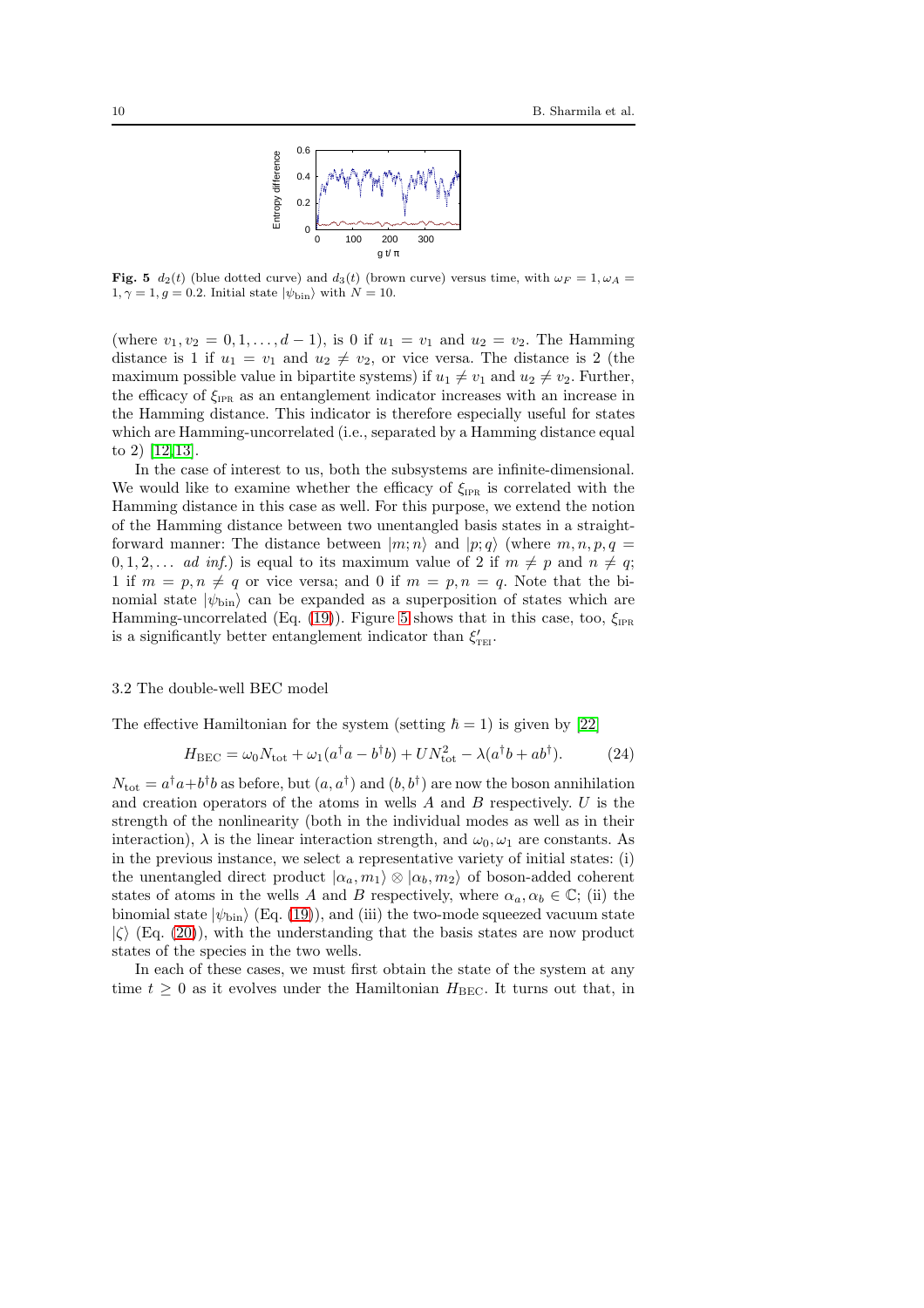the case of an initial state of type (i) above, the state of the system can be calculated explicitly as a function of  $t$ , as outlined in the Appendix. In the cases (ii) and (iii), the state vector at time  $t$  is computed numerically. Using the results obtained for the state of the system at time  $t$ , we have generated, for each of the initial states listed above, tomograms at approximately 1000 instants, separated by a time step 0.001  $\pi/U$ . We have verified that, as in the case of the atom-field interaction model,  $\xi'_{\text{ref}}$  agrees better with the SLE than with the SVNE, and that the difference between  $\xi'_{\text{TEI}}$  and the SLE is smaller than that between the SVNE and the SLE. In what follows, therefore, we have chosen the SLE as the reference entanglement measure and compared  $d_2(t)$  with  $d_3(t)$ .

The effective frequency parameter for the linear part of the Hamiltonian  $H_{\text{BEC}}$  is given (see the Appendix) by  $\lambda_1 = (\omega_1^2 + \lambda^2)^{1/2}$ , while the strength of the nonlinearity is parametrized by  $U$ . Hence, the relevant ratio for the characterization of the dynamics is  $U/\lambda_1$ . Figure [6](#page-10-1) depicts a representative example of the temporal behavior of  $d_2(t)$  and  $d_3(t)$ . The effect of increasing  $U/\lambda_1$  can be seen by comparing Figs. [6](#page-10-1) (a) and (b), while that of a departure from coherence of the initial state can be seen by comparing (a) and (c). We



<span id="page-10-1"></span>Fig. 6  $d_2(t)$  (blue dotted curve) and  $d_3(t)$  (brown curve) versus time, with  $\omega_0 = 1, U = 1$ . (a)  $\omega_1 = 1, \lambda = 1$ , initial state  $|\alpha\rangle \otimes |\alpha\rangle$ ; (b)  $\omega_1 = 0.1, \lambda = 0.1$ , initial state  $|\alpha\rangle \otimes |\alpha\rangle$ ; (c)  $\omega_1 = 1, \lambda = 1$ , initial state  $|\alpha, 1\rangle \otimes |\alpha\rangle$ . In all cases,  $|\alpha|^2 = 1$ .

have also carried out analogous studies in the case of entangled initial states  $|\psi_{\text{bin}}\rangle$  and  $|\zeta\rangle$ . These results are not presented here owing to limitations of space, but the general trends in the behavior of the entanglement indicators in these cases are consistent with, and corroborate, those found in the atomfield interaction model.

# <span id="page-10-0"></span>4 Time-series analysis of  $d_1(t)$

Finally, we turn to an assessment of the long-time behavior of the tomographic entanglement indicator, by means of a detailed time-series analysis.

As we have shown in the foregoing, the deviation of  $\xi'_{\text{TEI}}$  from the SVNE is much more pronounced than its deviation from the SLE. It is therefore appropriate to investigate how an initial difference between  $\xi'_{\text{TEI}}$  and the SVNE changes with time. With this in mind, a time series of  $d_1(t)$  has been obtained for each of the models at hand, and used to compute local Lyapunov exponents along the lines customary [\[32,](#page-15-31)[33,](#page-15-32)[34\]](#page-15-33) in the study of dynamical systems. This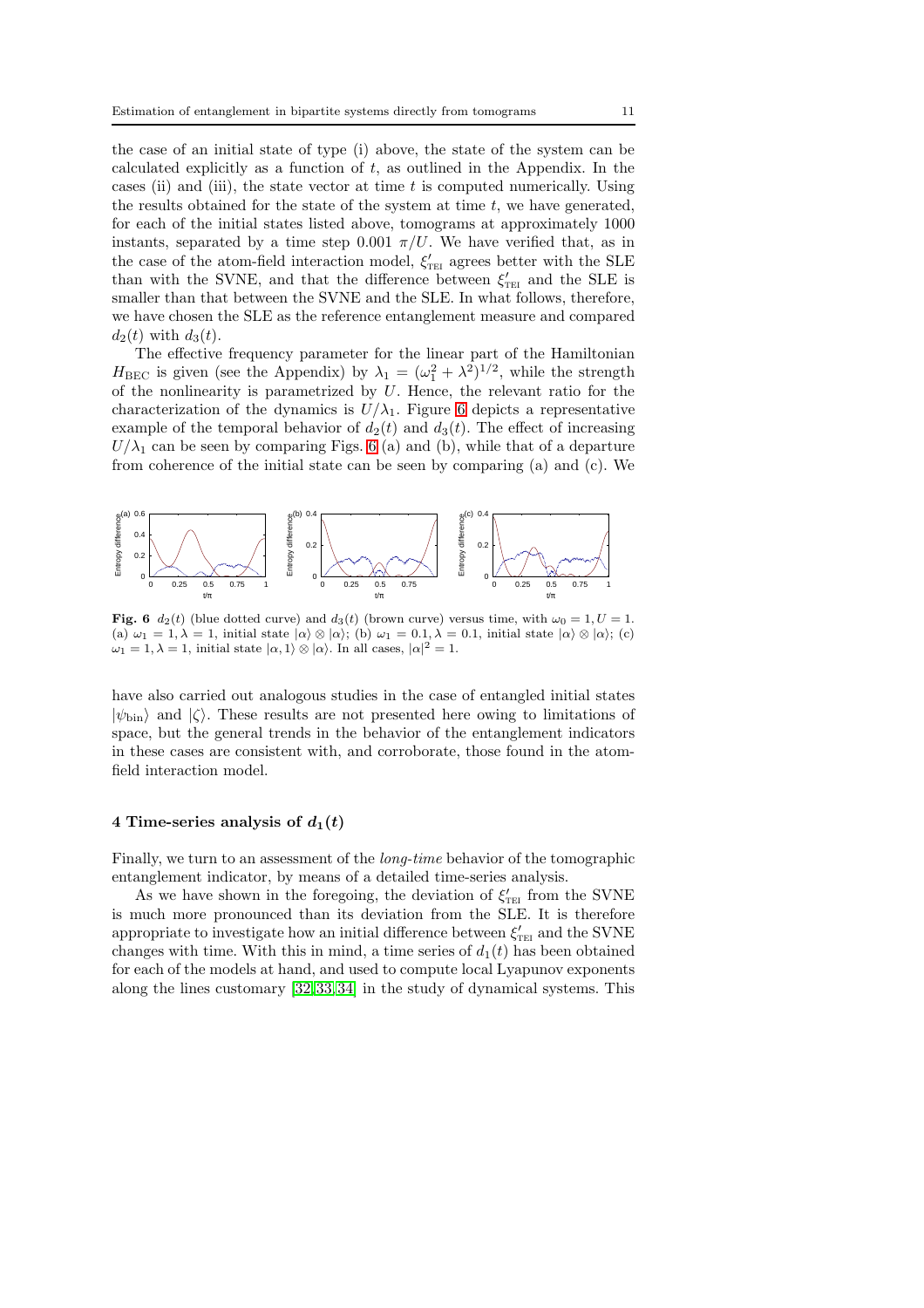involves reconstruction of the effective phase space, estimation of the minimum embedding dimension  $d_{\rm emb}$  of this space, and calculation of the exponents themselves. The procedure used is outlined below.

The time series had 20000 data points. The effective phase space was recon-structed using the TISEAN package [\[35\]](#page-15-34). 100 different initial values  $d_1(0)$  were randomly chosen in this phase space. The maximum local Lyapunov exponent corresponding to each  $d_1(0)$  was computed over the same time interval L. (The term 'local' refers to the fact that  $L$  is much smaller than the time interval over which the maximum Lyapunov exponent  $\Lambda_{\infty}$  is obtained in the standard method). The average value  $\Lambda_L$  of these 100 maximum local Lyapunov exponents was obtained following the prescription in [\[34\]](#page-15-33). This procedure was repeated for as many as 14 different values of L. Further, in each case it was verified that, with an increase in L,  $\Lambda_L$  tends to  $\Lambda_{\infty} + (m/L^q)$ , where m and q are constants [\[34\]](#page-15-33). Note that two neighbouring initial values of the dynamical variable of interest (in our case  $d_1(t)$ ) diverges exponentially with the exponent  $\Lambda_L$  in L steps. We also present the power spectra of the time series for completeness. We would expect a broadband spectra for chaotic data. On the other hand, a spiky power spectra can point to a possible quasi-periodic behaviour. The results are presented below.

4.1 Atom-field interaction model



<span id="page-11-0"></span>Fig. 7  $\Lambda_L$  obtained from the time series of  $d_1(t)$  (blue crosses) and the fit  $\Lambda_{\infty} + (m/L^q)$  (red curve) versus L, with  $\omega_F$ ,  $\omega_A$  and  $\gamma$  equal to 1. Initial state  $|\alpha\rangle \otimes |0\rangle$ : (a)  $g = 100$ ,  $|\alpha|^2 = 1$ (b)  $g = 100$ ,  $|\alpha|^2 = 5$  (c)  $g = 0.2$ ,  $|\alpha|^2 = 1$ . (d) Initial state  $|\alpha, 5\rangle \otimes |0\rangle$ ,  $g = 100$ ,  $|\alpha|^2 = 1$ .

The difference  $d_1(t)$  has been obtained at each instant with time-step  $\delta t =$ 0.1 for 20000 time-steps, and the effective phase space has been reconstructed. We see that for both the initial states  $|\alpha\rangle \otimes |0\rangle$  and  $|\alpha, 5\rangle \otimes |0\rangle$  with  $|\alpha^2| = 1$ and weak nonlinearity ( $\gamma/g = 0.01$ ),  $\Lambda_L$  is positive, and both  $\Lambda_L$  and  $\Lambda_{\infty}$  are larger for the second initial state (compare Figs. [7](#page-11-0) (a) and (d)).  $\Lambda_{\infty}$  increases with an increase in  $|\alpha|^2$  for the initial state  $|\alpha\rangle \otimes |0\rangle$  (compare Figs. [7](#page-11-0) (a) and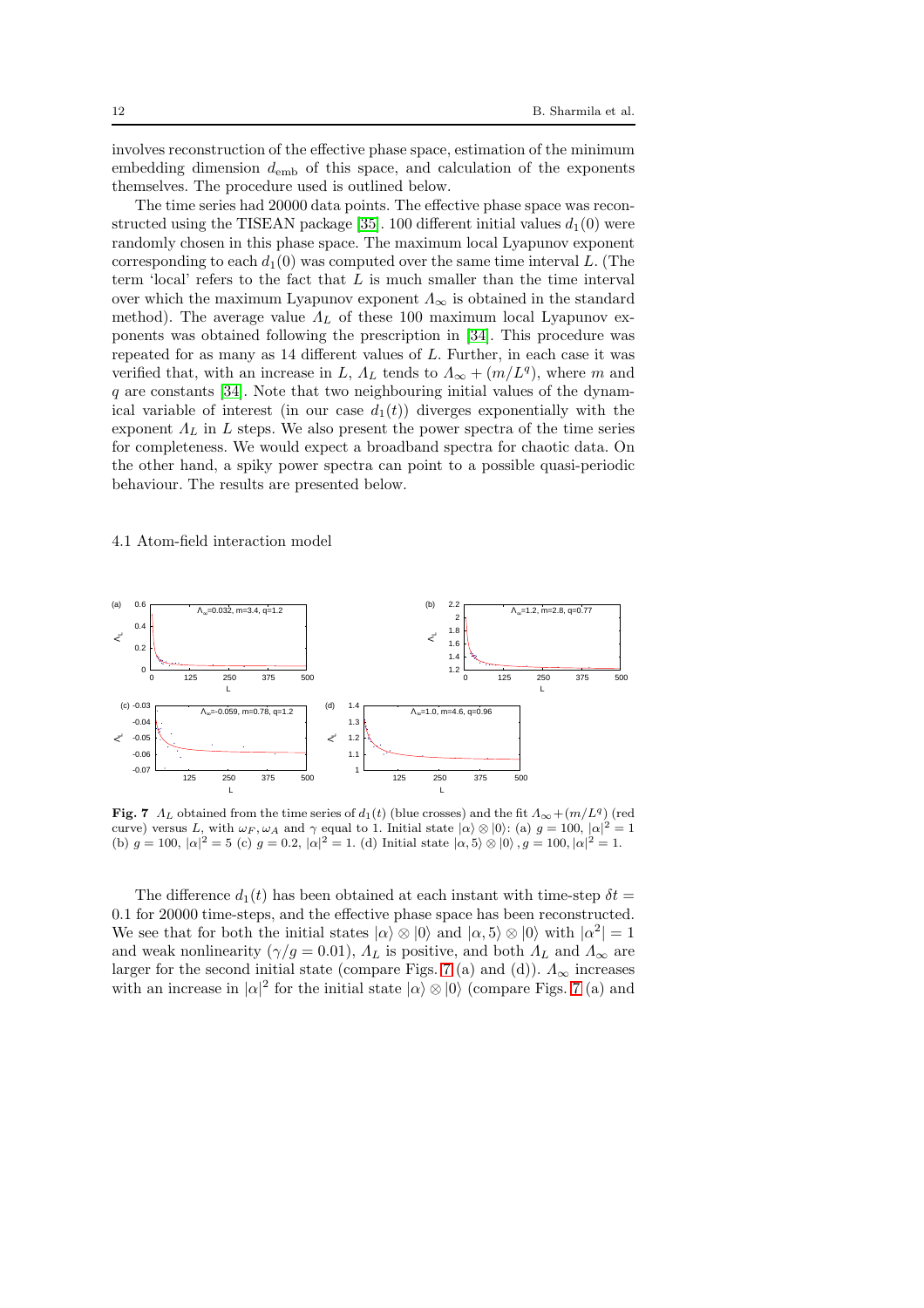(b)). In contrast, for strong nonlinearity (e.g., as in Fig. [7](#page-11-0) (c),  $\gamma/g = 5$ ),  $\Lambda_L$ is negative.



Fig. 8 Power spectrum  $S(f)$  on a logarithmic scale (red curve) versus  $f/g$  for the same respective sets of parameters and initial states as in Figs. [7](#page-11-0) (a)–(d).

For completeness, we present the power spectrum  $S(f)$  of the time series as a function of the frequency  $f$  in units of  $g$ , for each of the cases corresponding to Figs. [7](#page-11-0) (a) to (d). The nearly quasi-harmonic power spectrum for weak non-linearity (Fig. [7](#page-11-0) (a)) changes into a broadband spectrum with increasing  $|\alpha|^2$ (Fig. [7](#page-11-0) (b)), while it loses its quasi-harmonicity without becoming a broadband spectrum with increasing nonlinearity (Fig. [7](#page-11-0) (c)). The lack of coherence in the initial state makes the power spectrum broadbanded (Fig. [7](#page-11-0) (d)).

4.2 The double-well BEC model



<span id="page-12-0"></span>Fig. 9  $\Lambda_L$  obtained from the time series of  $d_1(t)$  (blue crosses) and the fit  $\Lambda_{\infty} + (m/L^q)$ (red curve) versus L, with  $\omega_0 = \omega_1 = 1$ . Initial state  $|\alpha, 1\rangle \otimes |\alpha\rangle$  and (a) hopping frequency  $\lambda = 5, U = 0.5$  (b)  $\lambda = 1, U = 1$ . (c) Initial state  $|\alpha, 5\rangle \otimes |\alpha, 5\rangle$ ,  $\lambda = 1, U = 1$ .  $|\alpha| = 1$  in all three cases.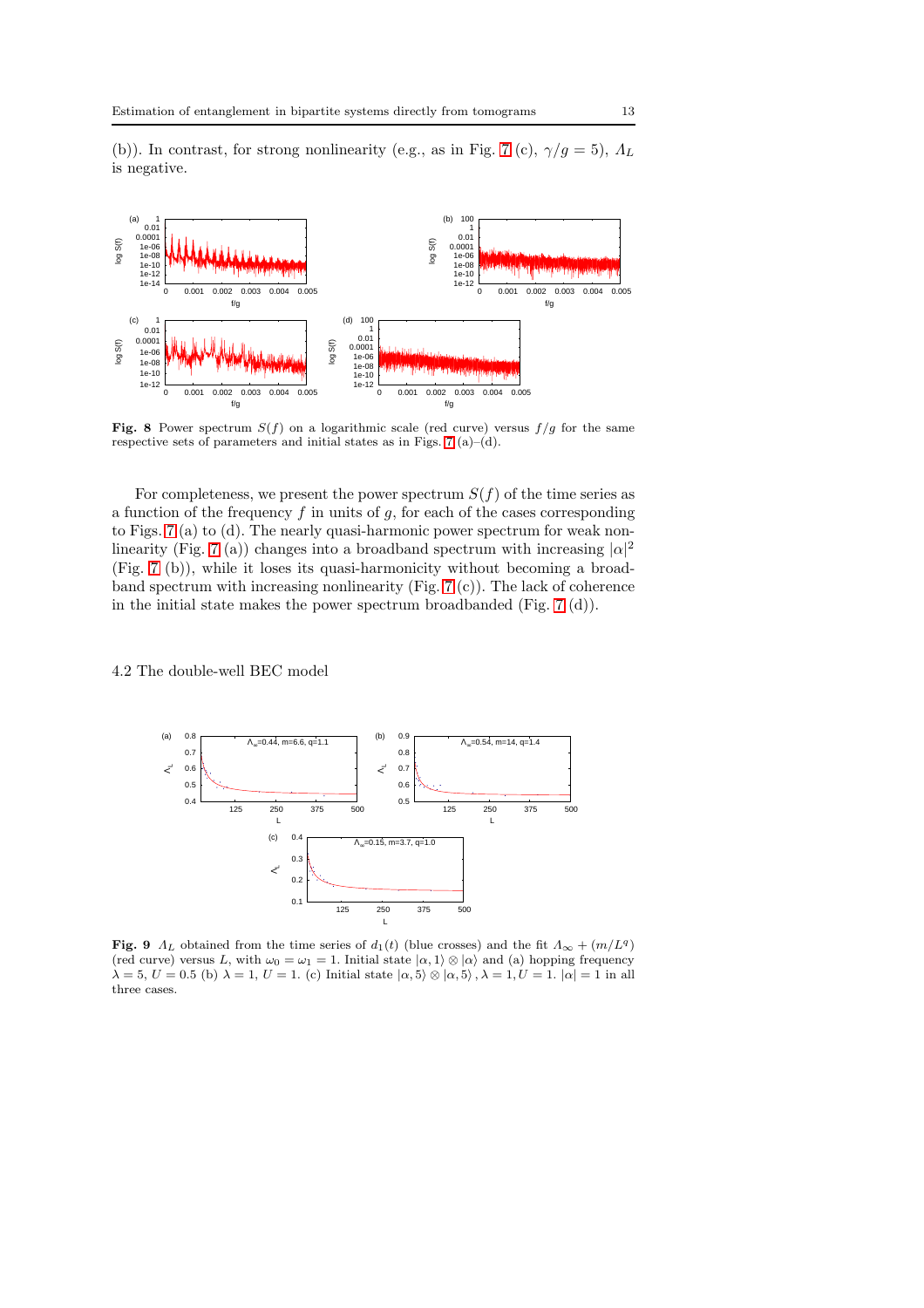As in the foregoing, we generate the time series of  $d_1(t)$  by calculating this difference for 20000 time steps, in this case with  $\delta t = 0.01$ . As seen in Figs. [9](#page-12-0) (a)–(c), in this instance  $\Lambda_L$  is positive regardless of the degree of coherence of the initial states of the subsystems, for a wide range of values of the ratio  $U/\lambda_1$  (recall that  $\lambda_1 = (\lambda^2 + \omega_1^2)^{1/2}$ ). With an increase in  $U/\lambda_1$ ,  $\Lambda_\infty$  increases (Figs. [9](#page-12-0) (a), (b)). In contrast to the atom-field interaction model, a departure of the initial state from perfect coherence causes  $\Lambda_{\infty}$  to decrease (Figs. [9](#page-12-0) (a),  $(c)$ ).

The power spectra corresponding to the three cases in Fig. [9](#page-12-0) are shown in Fig. [10.](#page-13-0) When the linear part of  $H_{\text{BEC}}$  is dominant ( $\lambda$  dominates over U, Fig. [10](#page-13-0) (a)),  $S(f)$  reflects a degree of quasiperiodicity in the time series. When U becomes comparable to  $\lambda$ , however, the nonlinearity in the Hamiltonian takes over, and  $S(f)$  exhibits a broadband spectrum (Figs. [10](#page-13-0) (b), (c)).



<span id="page-13-0"></span>Fig. 10 Power spectrum  $S(f)$  on a logarithmic scale (red curve) versus  $f/U$  for the same respective sets of parameters and initial states as in Figs.  $9(a)-(c)$  $9(a)-(c)$ .

#### 5 Concluding remarks

We have investigated various features of an entanglement indicator for bipartite systems that is obtained *solely* from tomograms. The performance of this indicator in quantifying the extent of entanglement has been assessed using two model bipartite systems with inherent nonlinearities. It has been shown that the indicator fares significantly better for generic initial states of the system even during temporal evolution, compared to better-known entanglement indicators such as one based on inverse participation ratios. In order to quantify the reliability of the indicator over long intervals of time, the difference between the SVNE and our tomographic indicator has been examined using a time-series analysis. The manner in which this difference is sensitive to the nonlinearity of the system, the nature of the interaction, and the precise initial state is revealed by the time-series analysis. The importance and relevance of this investigation lies in the fact that detailed state reconstruction from the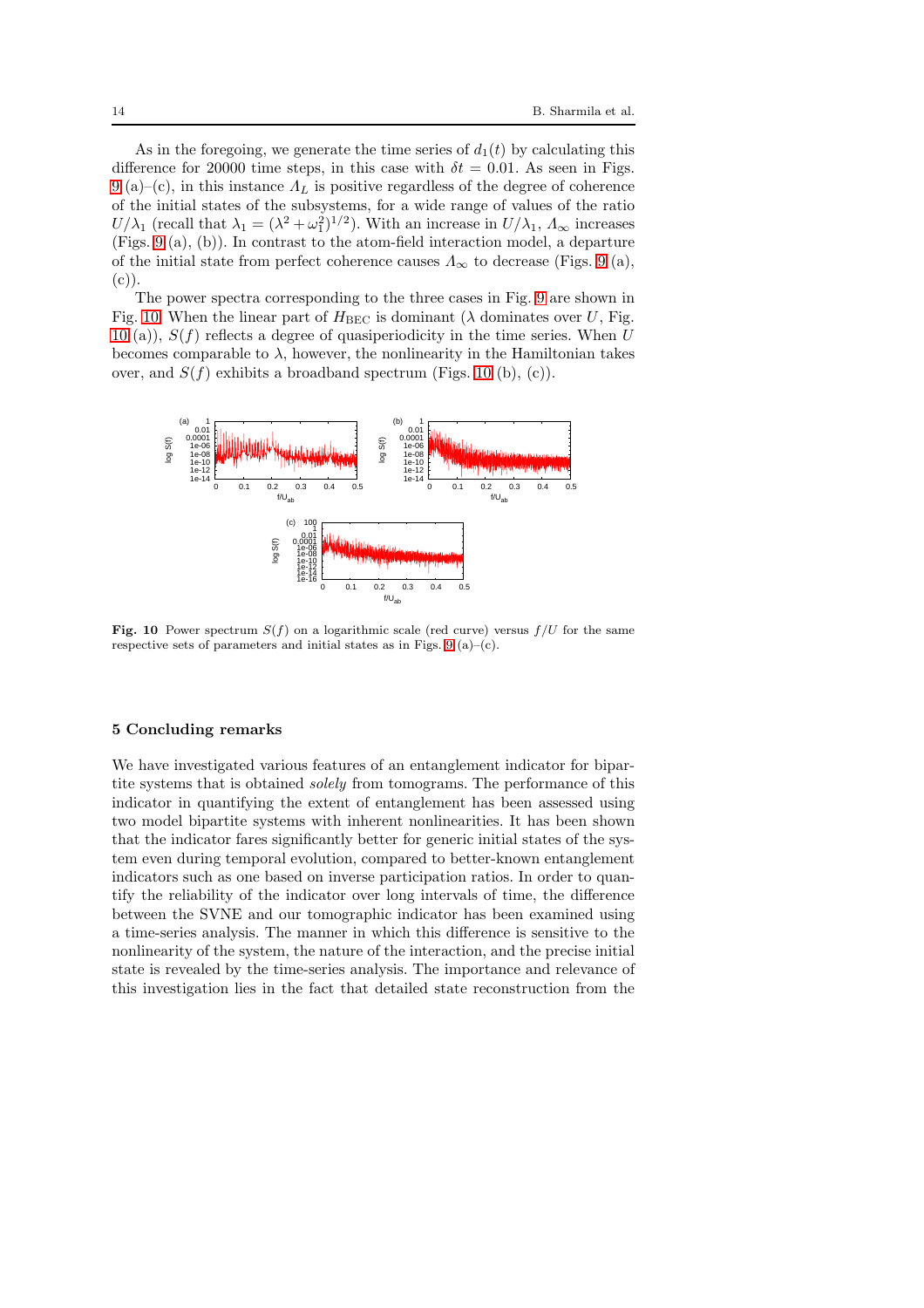tomogram is completely avoided in identifying an efficient entanglement indicator for generic bipartite systems involving continuous variables.

#### Appendix: Time evolution in the double-well BEC model

The double-well BEC effective Hamiltonian is given by Eq. [\(24\)](#page-9-1). We require the state  $|\psi(t)\rangle$  corresponding to an initial state that is a direct product of normalized boson-added coherent states of the atoms in the wells A and B, namely,

$$
|\psi_{m_1,m_2}(0)\rangle = |\alpha_a,m_1\rangle \otimes |\alpha_b,m_2\rangle, \qquad (25)
$$

where  $\alpha_a, \alpha_b \in \mathbb{C}$  and  $m_1, m_2$  are non-negative integers. The dependence of the state on  $\alpha_a$  and  $\alpha_b$  has been suppressed on the left-hand side for notational simplicity. The m-PACS  $|\alpha, m\rangle$  (defined in Eq. [\(17\)](#page-6-2)) reduces to the standard oscillator coherent state  $|\alpha\rangle$  for  $m = 0$ .

In the special case  $m_1 = 0, m_2 = 0$ , the state at any time t corresponding to the initial state  $\psi_{0,0}(0)$  has been shown in Ref. [\[22\]](#page-15-21) to be given by

$$
|\psi_{00}(t)\rangle = e^{-\frac{1}{2}(|\alpha_a|^2 + |\alpha_b|^2)} \sum_{p,q=0}^{\infty} \frac{\beta_1^p(t)\,\beta_2^q(t)}{\sqrt{p!q!}}
$$

$$
e^{-it(p+q)[\omega_0 + U(p+q)]} |p\rangle \otimes |q\rangle, \qquad (26)
$$

where

$$
\beta_1(t) = \alpha_a \cos(\lambda_1 t) + (i/\lambda_1)(\lambda \alpha_b - \omega_1 \alpha_a) \sin(\lambda_1 t), \n\beta_2(t) = \alpha_b \cos(\lambda_1 t) + (i/\lambda_1)(\lambda \alpha_a + \omega_1 \alpha_b) \sin(\lambda_1 t),
$$
\n(27)

and  $\lambda_1 = (\lambda^2 + \omega_1^2)^{1/2}$ . It can then be shown [\[9\]](#page-15-8) that the state vector at time  $t$  is given by

$$
|\psi_{m_1,m_2}(t)\rangle = M_{m_1,m_2}(t) |\psi_{00}(t)\rangle ,
$$
\n(28)

where the operator  $M_{m_1,m_2}(t)$  is as follows. Let  $k, l, p, q$  denote non-negative integers, and let

$$
s = k + l + p + q, \overline{p} = (k + m_2 - l), \overline{q} = (l + m_1 - k). \tag{29}
$$

Further, let

$$
\kappa = [m_1! m_2! L_{m_1}(-|\alpha_a|^2) L_{m_2}(-|\alpha_b|^2)]^{-1/2}
$$
\n(30)

and  $\Gamma = \cos^{-1}(\omega_1/\lambda_1)$ . Then

$$
M_{m_1,m_2}(t) = \kappa \Big\{ \sum_{k=0}^{m_1} \sum_{l=0}^{m_2} \sum_{p=0}^{\overline{p}} \sum_{q=0}^{\overline{q}} (-1)^{k-p} \binom{m_1}{k} \binom{m_2}{l} \binom{\overline{p}}{p} \binom{\overline{q}}{q} e^{2i(l-k)\lambda_1 t} \times
$$
  

$$
(\cos \frac{1}{2} \Gamma)^s (\sin \frac{1}{2} \Gamma)^{2(m_1+m_2)-s} (a^{\dagger})^{p+\overline{q}-q} (b^{\dagger})^{q+\overline{p}-p} \Big\} \times
$$
  

$$
e^{-i\omega_0 t(m_1+m_2)+i\lambda_1 t(m_1-m_2)} e^{-iUt(m_1+m_2)(2N_{\text{tot}}+m_1+m_2)}.
$$
 (31)

Acknowledgements One of the authors (SL) thanks M. Santhanam of IISER Pune for discussions pertaining to inverse participation ratios.